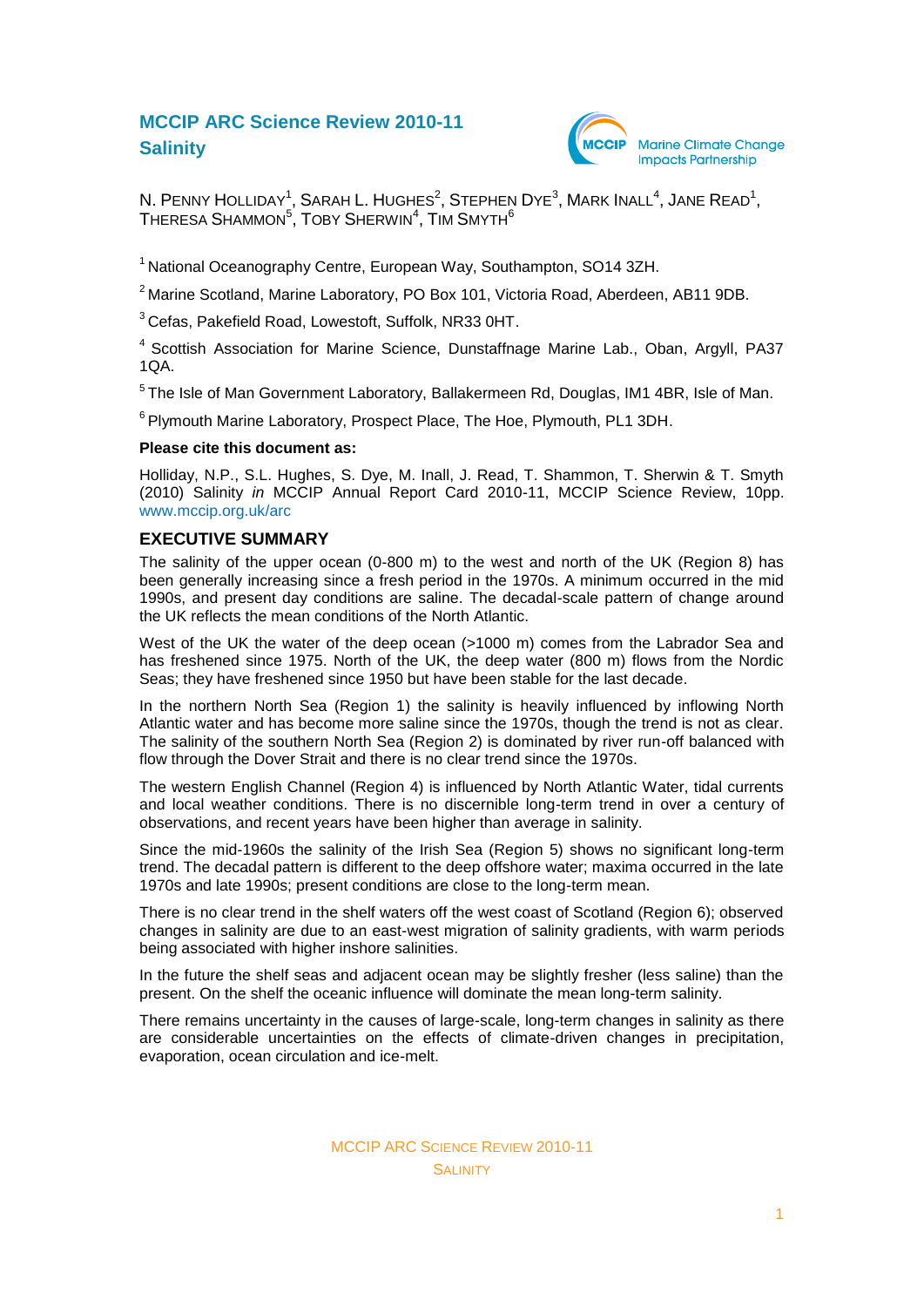# **FULL REVIEW**

# **1. What is already happening?**

Observational evidence for long-term changes in salinity is relatively sparse. There are few long-term measurements of shelf or deep waters in the North Atlantic, though two of the longest (Faroe to Shetland since 1900, and Rockall Trough since 1948) are maintained by UK agencies. The Argo programme of profiling floats has been significantly increasing the data resource since the early 2000s and data collected from 'ferrybox' systems is providing additional information in surface waters around the UK. Offshore observations in the North Atlantic and Nordic Seas are summarised annually in the International Council for the Exploration of the Seas (ICES) Report on Ocean Climate (IROC) (Holliday *et al.*, 2009). Coastal and shelf sea monitoring stations are maintained around Scotland by Marine Scotland, Marine Laboratory Aberdeen and the Scottish Association for Marine Science, Oban. Other long-term observations are maintained by the Government Laboratory of the Isle of Man, the National Oceanography Centre, Southampton, the Proudman Oceanographic Laboratory, the Plymouth Marine Laboratory, Marine Biological Association, and Centre for Environment, Fisheries and Aquaculture Science. ICES co-ordinate an annual winter survey (IBTS – International Bottom Trawl Survey) which provides an annual snapshot of conditions over the whole of the North Sea.

# **Deep Ocean around the UK (including Charting Progress Regions 7 and 8)**

The northern North Atlantic and Nordic Seas exhibit multi-decadal-scale variability in mean ocean salinity cycle, with a maximum in the early 1960s and minimum in the mid-1990s (Peterson *et al.*, 2006, *Holliday et al.*, 2009). It is presently high in salinity. At each sampling site, imposed on that large-scale, long-term pattern are further levels of variability related to locally important processes such as changing positions of fronts, passing of eddies, river run-off, the changing inflow of different water masses, and the exchange of freshwater with the atmosphere. Sampling of salinity is often too sparse to accurately define the smaller scale influences.

The surface layer of the ocean (the top 100 m) is heavily influenced by changes in precipitation and evaporation (Josey and Marsh, 2005) and is more variable than deep salinity. But the salinity of the deep ocean around the UK is most strongly influenced by changes in ocean circulation, which in turn is affected by large-scale atmospheric conditions (Holliday, 2003; Hátún *et al.*, 2005; Hakkinen and Rhines, 2009). At present the relationship between changes in the hydrological cycle and ocean circulation, and the impact on regional and large-scale salinity is unclear. Surface conditions in a few key locations remote to the UK (e.g. Labrador Sea, Nordic Seas), where surface water sinks into the deep ocean, affect the salinity of UK deep waters (Dickson, *et al.*, 2002; Yashayaev *et al.*, 2007).

The salinity of the upper ocean (0-800 m) to the west and north of the UK has been increasing since a fresh period (the Great Salinity Anomaly) in the 1970s (Fig. 1). A further minimum occurred in the 1990s, and the present day conditions are relatively saline. The pattern reflects the changing balance of the inflow of subtropical (salty) versus subpolar (fresh) water into the area (Holliday, 2003). When more subtropical water is drawn into the waters around the UK, the upper ocean becomes warmer and more saline. The relative impact of variations in the salinity of subtropical water has not yet been quantified. Northward advection of the upper ocean waters mean that conditions in Charting Progress Region 8 influence the Nordic Seas and ultimately the Arctic Ocean (Holliday *et al.*, 2008; Polyakov *et al.*, 2007).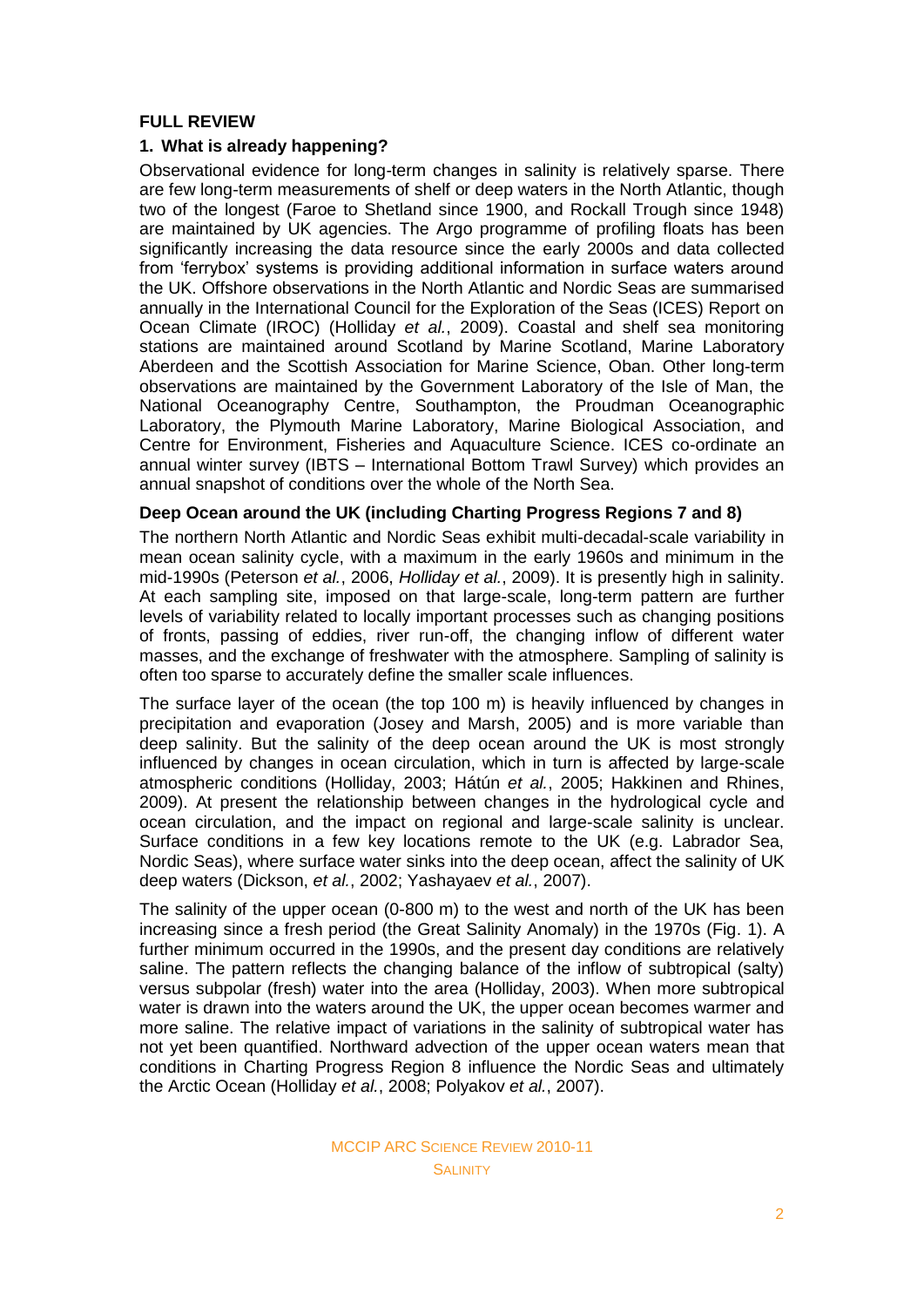

*Figure 1 Comparison of Salinity trends across regions.*

*a) Long salinity timeseries: left axis, Salinity anomaly of the Atlantic Water in the slope current (Region 7, North Atlantic Water in the Faroe Shetland Channel). Long term trends and trend since 1970 are indicated with dashed line (simple linear fit). Right axis, salinity in the Irish Sea (Region 5, Port Erin) and Western English Channel (Region 4, Western Channel Observatory Station E1 in the English Channel (50.03°N 4.37°W))* 

*b) Comparison of salinity anomalies in Regions 1, 7 and 8. Region 1: Northern North Sea. Salinity anomaly in the Fair Isle current entering the North Sea from the North Atlantic, Region 7: North Atlantic Water in the Faroe Shetland Channel, Region 8: Rockall Trough. Salinity of the upper ocean (0-800 m).* 

*c) Comparison of winter bottom salinity from ICES IBTS dataset at Viking Bank, Dogger Bank and German Bight. Annual mean salinity data from Helgoland Roads also included for comparison.*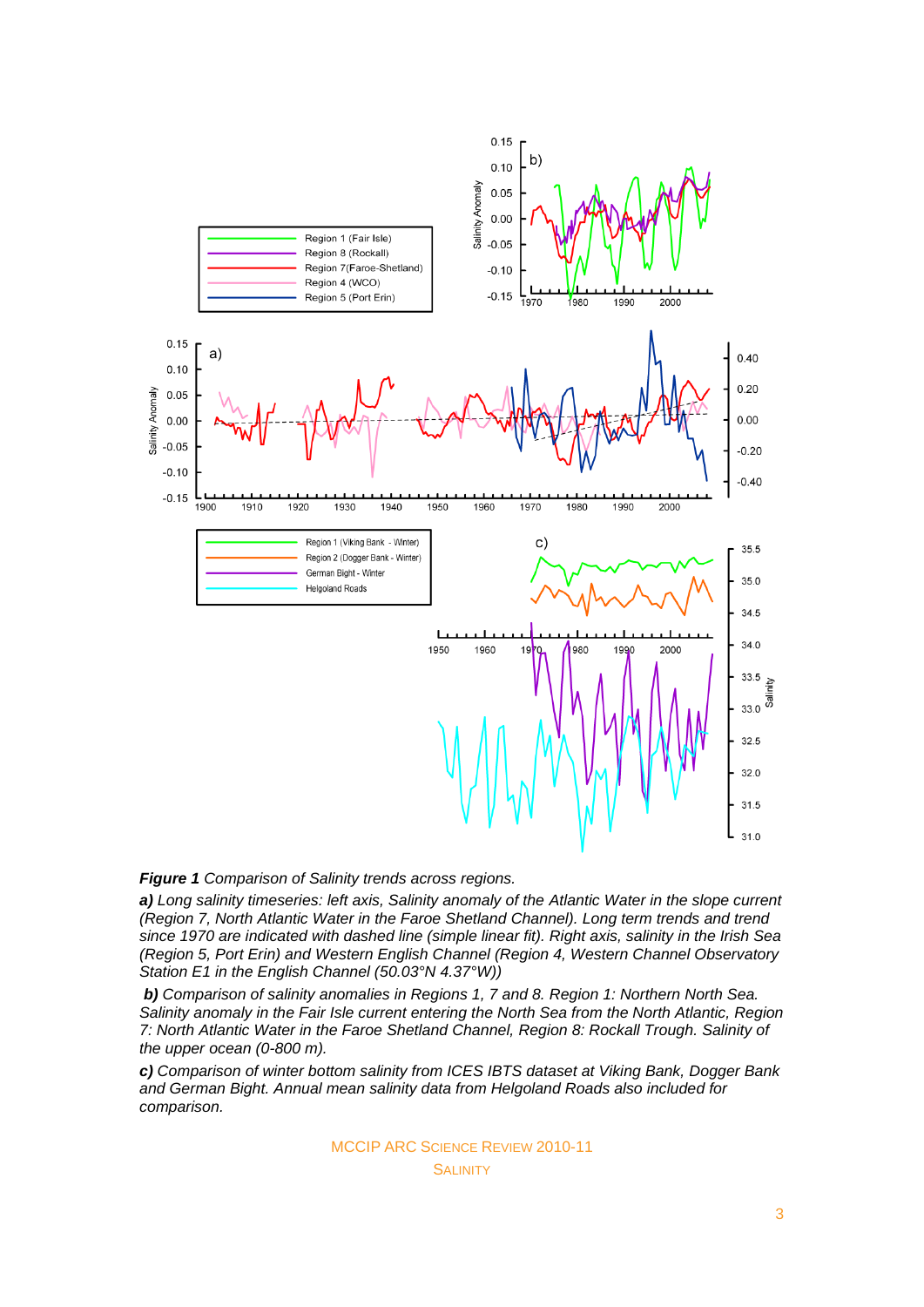Below 1000 m the deep ocean west of the UK has become fresher since 1975, reflecting a period of freshening in the Labrador Sea where the deep water originates (Fig. 2). The Labrador Sea has become more saline again since the late 1990s, and we expect the deep water west of the UK will also increase in salinity over the next few years. North of the UK, the deep waters (800 m) flow from the Nordic Seas and while they have also freshened since 1950, they have been stable for the last decade (Fig. 3).



*Figure 2. Rockall Trough . Salinity of the deep ocean (Labrador Sea Water, 1800 - 2000 m)*



*Figure 3. Faroe Shetland Channel. Salinity of overflow water at 800 m.*

# **Shelf Seas**

### **North Sea (Charting Progress Regions 1 and 2)**

In the northern North Sea the salinity is heavily influenced by inflowing North Atlantic water but the increasing trend in salinity since the 1970s is less clear (Fig. 1). The salinity of the southern North Sea is controlled by a balance of freshwater supply from the surrounding catchments in the UK and Northern Europe and by changes in the transport of Atlantic origin water through the Dover Strait and from the North. There is no clear trend since the 1970s but multi-annual variations in this salinity appear to be similar to those in the northern North Sea and Atlantic waters of the Faroe Shetland Channel (Figs. 1, 4, 5).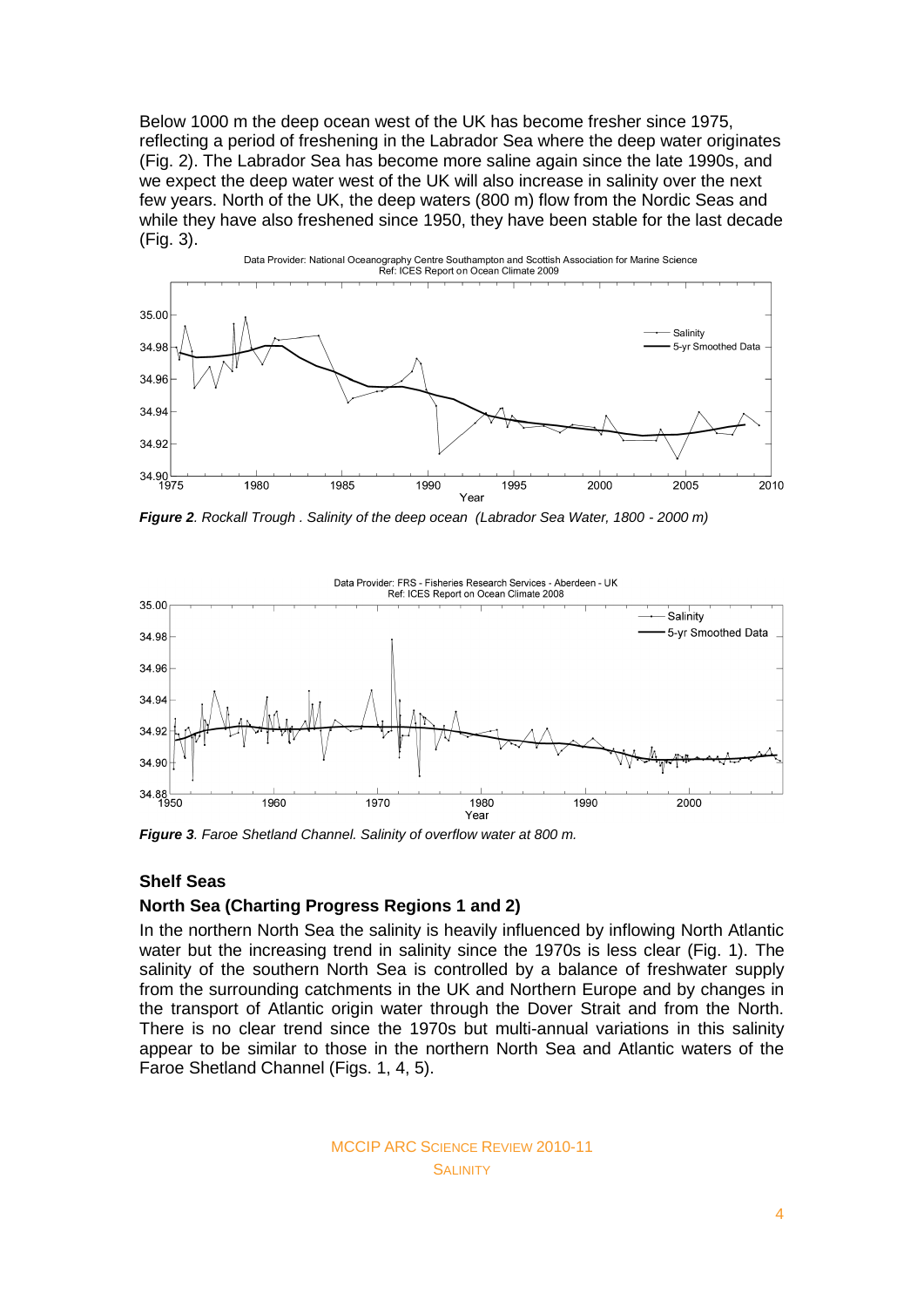



*Figure 4: Southern North Sea. Normalised sea surface salinity anomaly relative to the period 1971-2000 measured along 52°N, a regular ferry at six standard stations. The time series show the seasonal section average (DJF, MAM, JJA, SON) of the normalised variable.* 



*Figure 5. Linear trend (per decade) in Winter Bottom salinity calculated from the ICES International Bottom Trawl Survey Quarter 1 data for the period 1971-2009. Values calculated from linear fit to data in ICES rectangles with more than 30 years of data. Note that the high interannual variability in the coastal regions make a salinity trend difficult to determine with confidence, data have been rejected in coastal regions with high inter-annual variability.*

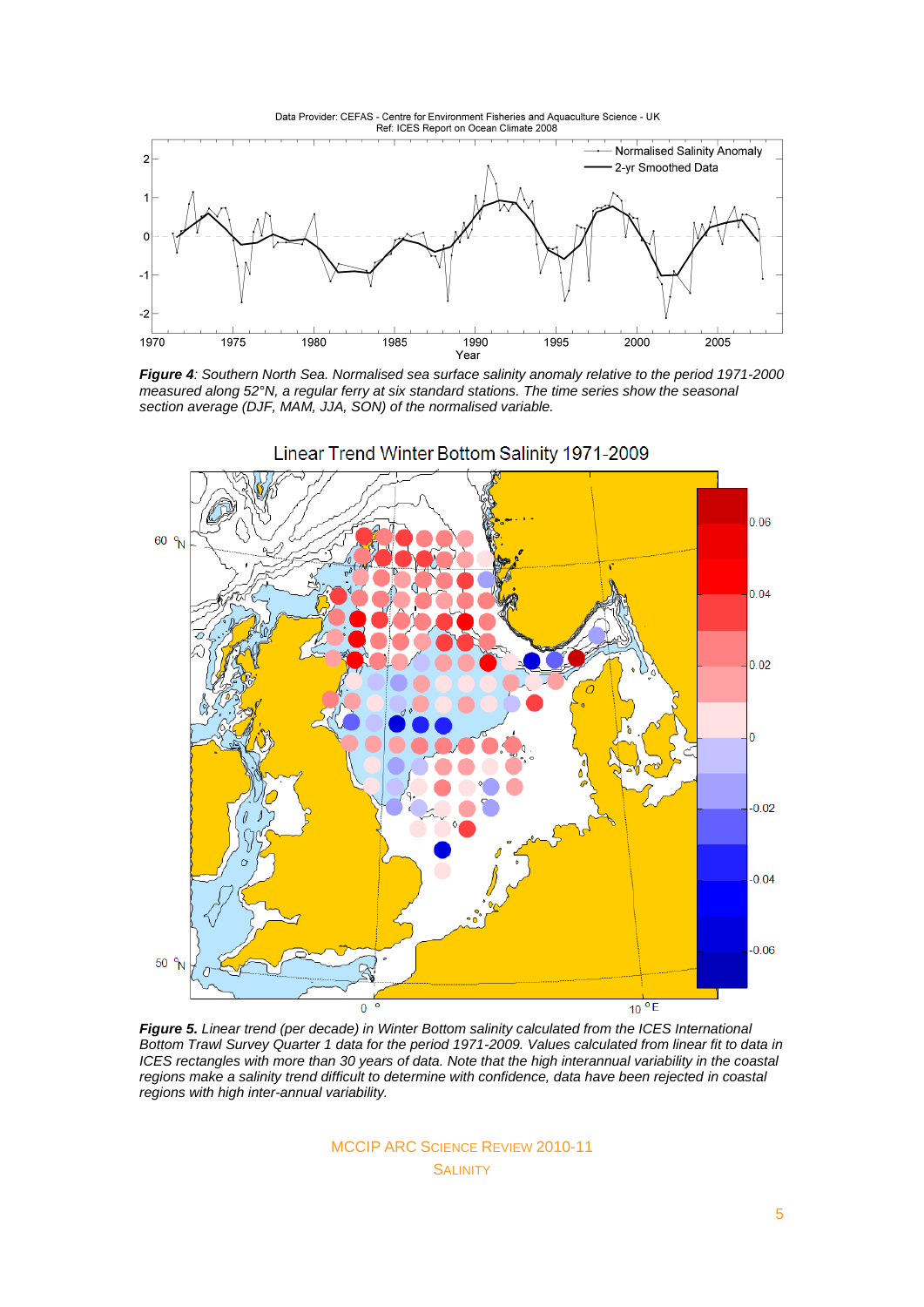# **Eastern English Channel (Charting Progress Region 3)**

There are few available salinity records for Charting Progress Region 3. Ferrybox measurements have been made but the timeseries does not extend back far enough to offer an overview of long term variability.

# **Western English Channel (Charting Progress Region 4\*)**

The western English Channel, away from the coast, is mainly influenced by North Atlantic Water. It is heavily influenced by tidal currents and local weather conditions which induce stratification in the spring and summer, and deep mixing in the autumn and winter. Station E1, sampled since 1903, lies in 75m of water and shows considerable inter-annual variability in salinity, with a much greater range of values than the open ocean (Fig. 1). There is no discernible long-term trend in over a century of observations, and recent years have been higher than average in salinity.

# **Irish Sea (Charting Progress Region 5)**

Salinity in the Irish Sea can be represented by a time series in the coastal waters of the Isle of Man at Port Erin Bay (Fig. 1). No significant long-term trends have been established, though there are decadal fluctuations as follows. Salinity through the 1970s was relatively stable with little evidence of the Great Salinity Anomaly. There was a period of low salinities through the 1980s into the early 1990s. The 1990s was generally a period of higher salinity followed by a salinity decrease or freshening in the early 2000s and to date.

The North Atlantic is the source water for the Irish Sea, but salinity is not heterogeneous with all regions to some extent influenced by freshwater. Low salinity waters are largely confined to the north-eastern Irish Sea corresponding to high riverine freshwater loadings, with highest salinities being observed in offshore western Irish Sea waters.

# **West Scotland (Charting Progress Region 6)**

Reliable continuous measurements of salinity in the Tiree passage on the west coast of Scotland started in 2002 (Fig. 6). Observations made between 1975 and 1996 indicate that intra-annual changes from warm high salinity water to cool low salinity water are, in general, associated with the across shelf migration of isohalines rather than a broad scale change over the whole shelf (Inall et al., 2009). However, it has not been possible to detect any link between this movement and local climate, such as rainfall patterns, or the North Atlantic Oscillation.





MCCIP ARC SCIENCE REVIEW 2010-11 SALINITY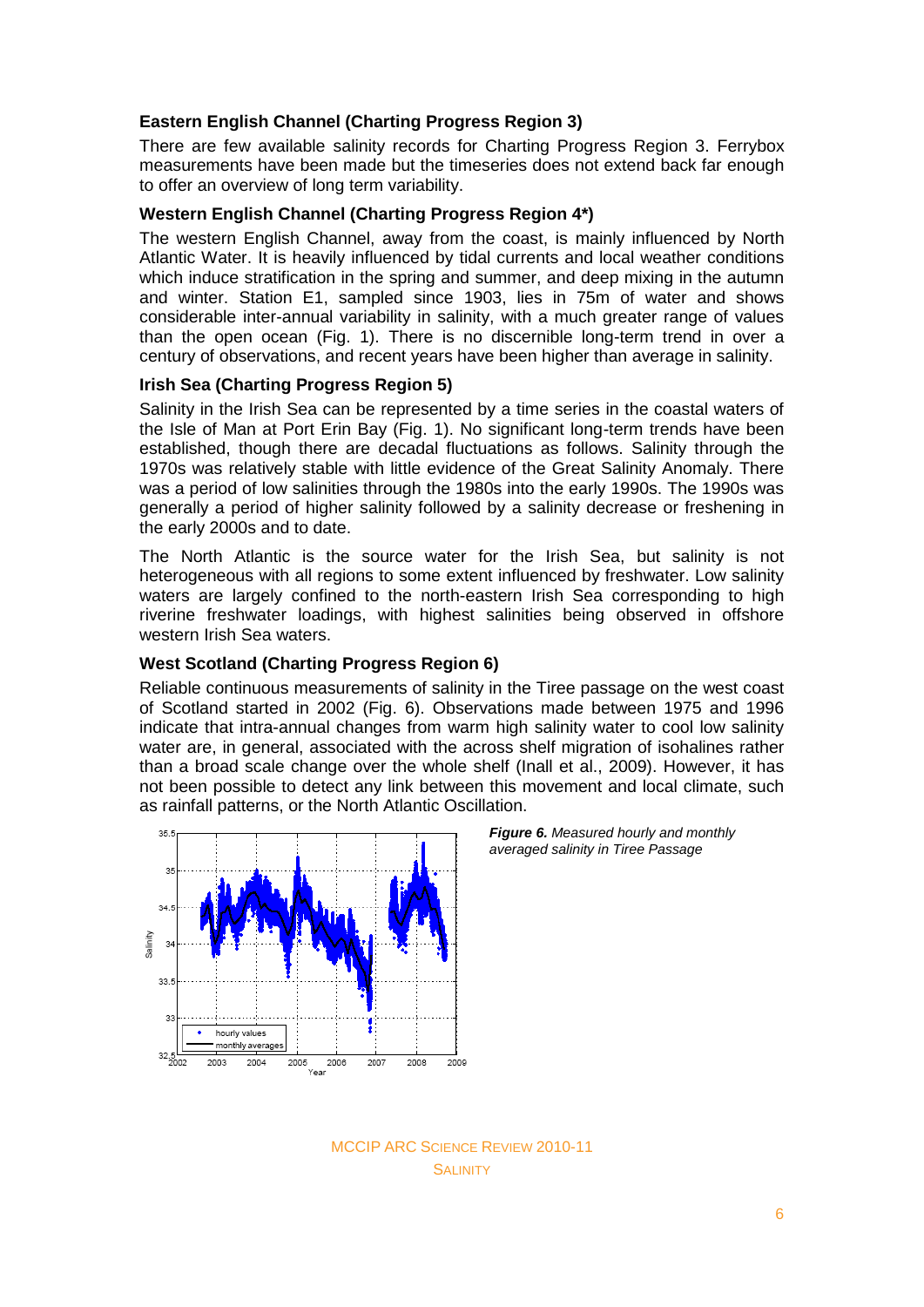# **2. What could happen in the future?**

The UK Climate Projections 2009 (Lowe *et al.*, 2009) indicate that in the future (2070- 2098) the shelf seas and adjacent ocean may be slightly fresher than the present, by  $\sim$ 0.2 (Fig. 7). In contrast the Celtic and Irish Seas show a weaker change ( $\sim$ 0.1). The open ocean salinity is mainly controlled by large scale ocean circulation driven by wind fields and the meridional overturning circulation. Those conditions then affect the shelf seas through transport of oceanic water on to the shelf. The on-shelf salinity is modified by changes in precipitation, evaporation and river run-off, but the oceanic control dominates the mean long-term salinity.



*Figure 7. Distribution of sea-surface salinity by season, modelled for 1961-1990 (Past, top row, 2070- 2098 (Future, middle row), and the different (Future minus Past, bottom row). From UKCP09, Lowe et al., 2009.*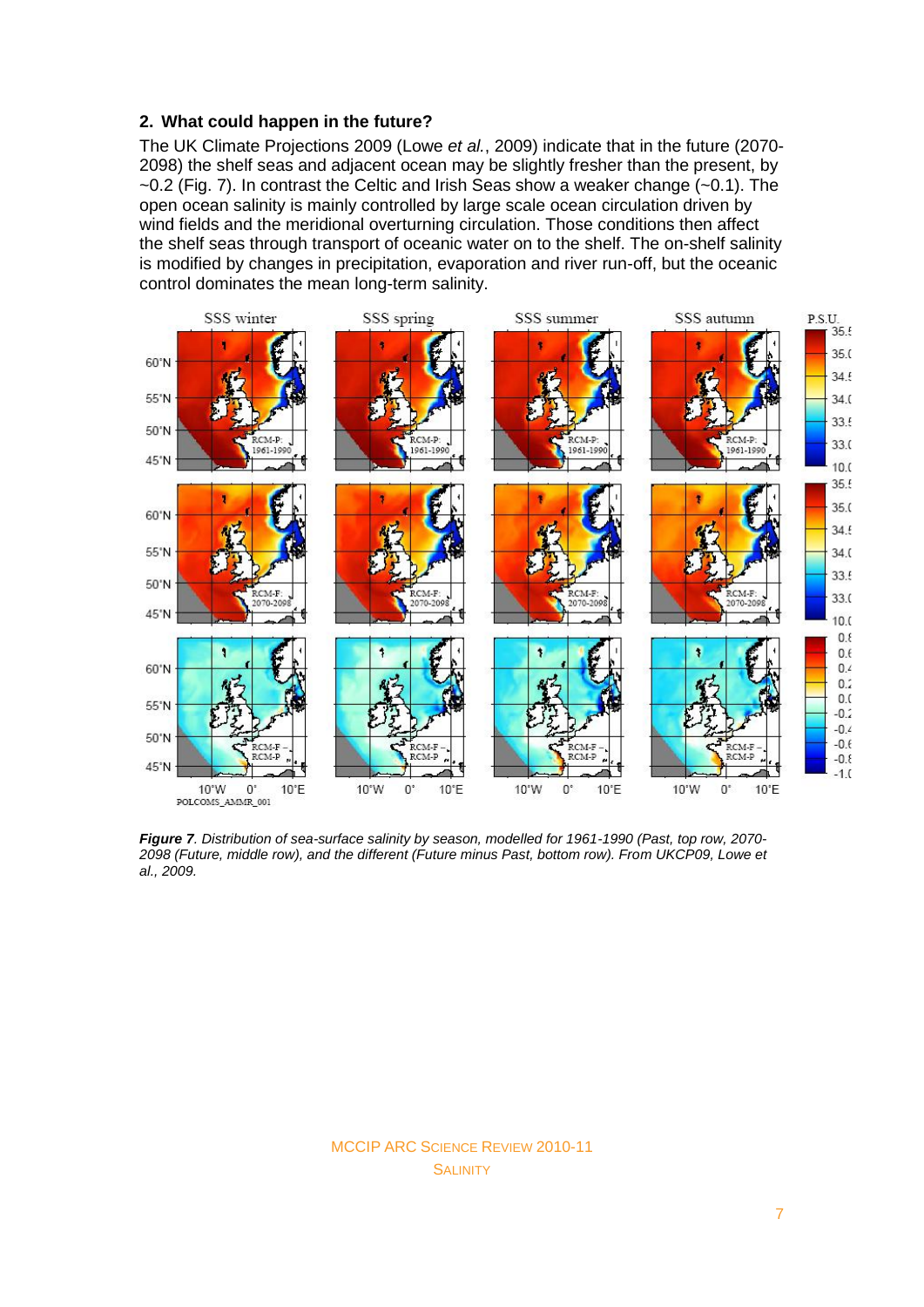# **3. Confidence in the science**

*What is already happening:* **Medium**



Amount of evidence

Measurements of salinity at offshore sites are made 1-3 times per year, undersampling the seasonal cycle which may alias the results. Shelf sea and coastal stations are sampled more frequently (up to daily), so the seasonal cycle is usually better resolved. Calibration is good (although data prior to 1970 are less reliable), so high confidence can be put on actual measurements.

The number of sites for which long-term records exist are limited, so it can be difficult to make an overall assessment of changes in salinity around the UK. However, the variability at the deep ocean sites on time scales of years to decades are consistent across the region and with the North Atlantic region, giving us overall moderate confidence in the results.

*What could happen:* **Low**



Amount of evidence

There is less confidence in regional climate-change prediction than in global predictions, and less confidence for the hydrological cycle (for salinity) than for temperature. Note that the UKCP projections for salinity present a single run under one climate scenario (medium - Lowe *et al.*, 2009) and they note a lower confidence in salinity in the model.

# **4. Knowledge gaps**

The top priority knowledge gaps that need to be addressed in the short term to provide better advice to be given to policy makers are:

*1. Sparse availability of data* The number of deep ocean sites for which long term measurements have been made are small. This problem is being addressed in the deep ocean by the Argo float programme which has been greatly increasing the amount of global subsurface data since the early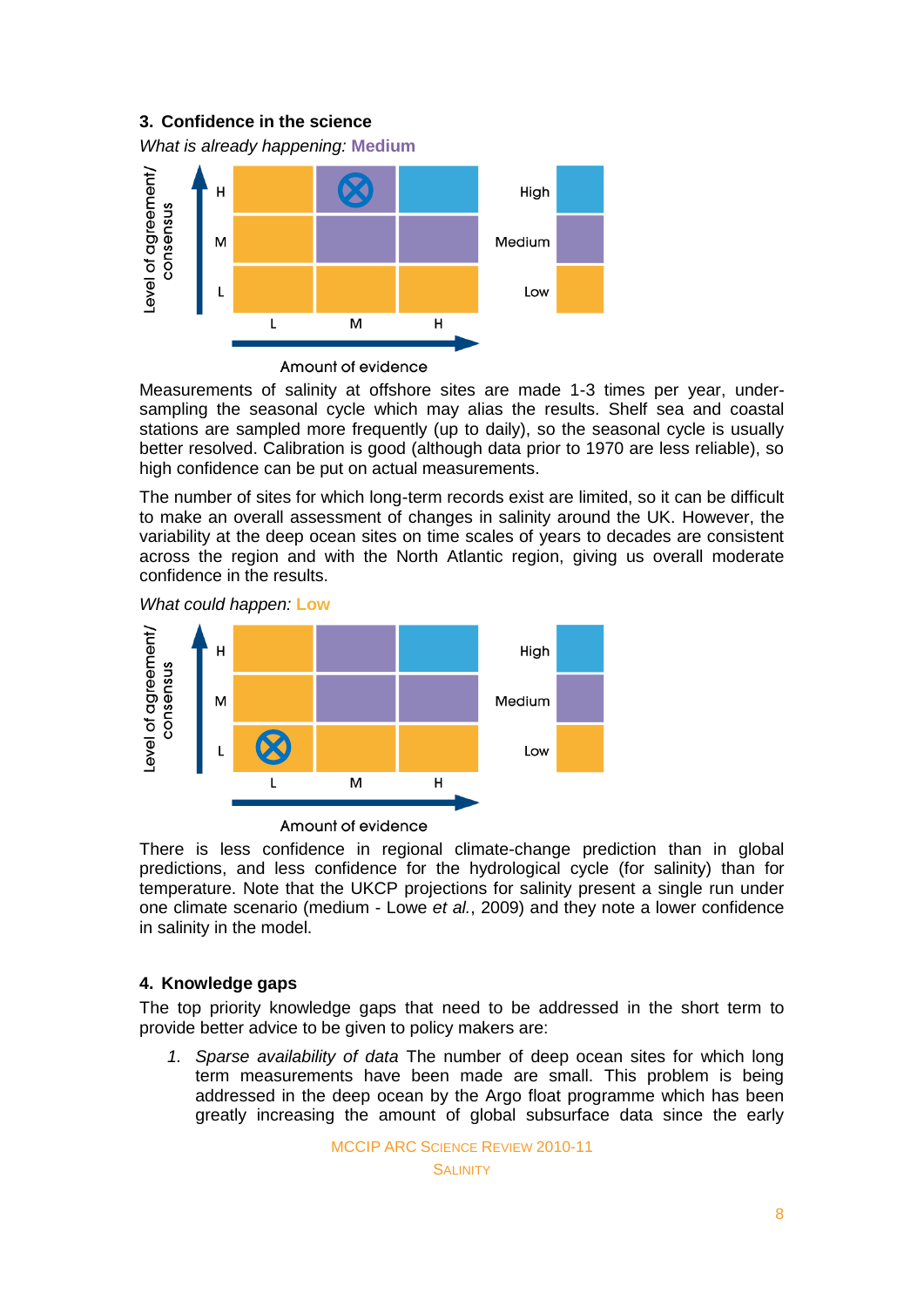2000s. This new data source is helping to reduce some of the difficulties due to sparse observations, but it is important that new floats continue to be deployed in order to maintain the level of sampling required as older floats cease to function. The installation of thermo-salinographs on a number of ferries and voluntary observing ships using UK waters will help to redress the shortfall of surface salinity observations in shelf waters.

- *2. Under-sampling of the seasonal cycle* The surface and upper layers of the ocean exhibit a strong seasonal salinity cycle with an amplitude greater than longer-term changes. Usually surface salinity is higher in the winter in the open ocean. When looking at long term variability in time series that are sampled only 1-3 times per year, we need to take account of the season in which the measurements were made. The under-sampling of the open ocean seasonal cycle and how it may be changing over time is a major uncertainty for interpreting long term changes. The key to resolving the open ocean signal cycle lies in assimilating temperature and salinity from profiling floats and other devices into numerical models. The models can fill the gaps between the data points, and the data can keep the model close to reality. Progress is being made with developing this technique.
- *3. The Hydrological Cycle* We know that the North Atlantic ocean undergoes large-scale, long-term changes in salinity, and so freshwater content, at all depths. But at present there remains uncertainty in the causes of those changes and their relationship with anthropogenic climate change. Climate models are not able to predict future evolution of the salinity fields with confidence. In particular it is unclear how changes in the hydrological cycle relate to changes in ocean circulation and what the feedback mechanisms might be. Modelling of salinity trends in the UK shelf seas is still being developed, and the accuracy of such models is very much dependent on boundary inputs either from the open ocean or from the river catchments that discharge onto the northwest European shelf.

# **5. Socio-economic impacts**

There has been little research into the direct socio-economic impacts of variations in salinity around the UK; rather, the main focus has been on temperature and sea-level rise. However a recent study has shown that phytoplankton, zooplankton and some commercial fisheries are affected by changes in the circulation of the subpolar gyre (Hatun *et al.*, 2009). Periods of high salinity in the northern North East Atlantic are associated with higher temperatures, while periods of low salinity tend to have cooler temperatures. These opposing scenarios are linked to the strength of the subpolar gyre circulation which determines the balance between subtropical and subarctic water flowing into the region. It has been shown that when the Rockall Trough is more strongly influenced by warm saline subtropical water due to a weak subpolar gyre (as it is presently), phytoplankton abundance is high, the abundance of warmwater zooplankton is high, and the density of blue whiting and pilot whales in the Iceland-Faroe region is high.

As a key component of the ocean climate and dynamics (through its control of density) salinity is partly responsible for driving ocean circulation. The potential socioeconomic impacts of large-scale circulation change are considered in the *MCCIP ARC Science Review 2010-11 Atlantic Heat Conveyor (Atlantic Meridional Overturning Circulation) (*Cunningham et al. 2010).